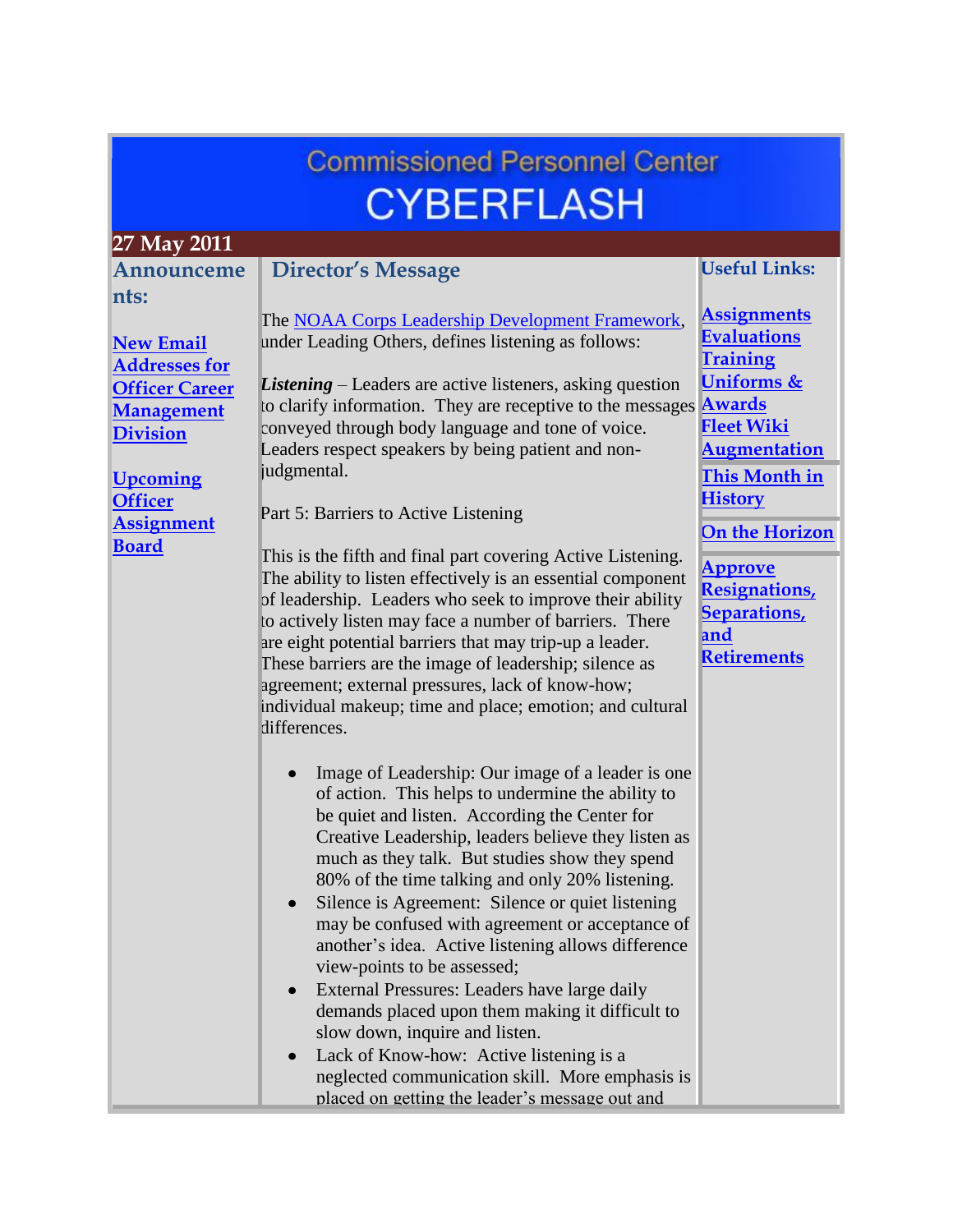less is placed on the leader receiving messages from others.

- Individual makeup: The leader's personality and background may also create barriers to effective active listening, such as being impatient or reserved.
- Time and Place: Technology has brought great advantages to the organization but it also makes active listening challenging. Tele/video conferences are impersonal and nonverbal cues are missing when an individual is not in the same room. In addition, a leader may be more likely to multi-task and engage less in active listening. A good example is the use of a Blackberry for checking email while conducting a conference call.
- Emotion: Emotions, whether yours or subordinates play a role at work. A good leader is able to manage his/her feelings and help others to manage theirs.
- Culture: Our culture background can create unexpected problems when dealing with individuals from other cultural backgrounds. It is important to be mindful of your own assumptions and interpretations.

Practicing active listening skills will make a difference in our interactions with others. As leaders, we benefit from the engagement and information that can come as a result.

Next week, Commander Anne Lynch assumes the duties of Director, Commissioned Personnel Center. Over the next two weeks, we will work closely together on CPC initiatives. Commander Lynch comes to the Director's job with a vast understanding of NOAA, OMAO, and CPC gained throughout her career. I have full faith and confidence in her abilities to carry forward the initiatives currently in progress and to develop new initiatives for CPC. On October 1, I will move to new adventures as a civilian. It has been a pleasure serving you. I thank you for all the great ideas and your commitment to the Corps.

As we go into the Memorial Day weekend, we should all keep our thoughts with the men and women of our armed forces who are putting themselves in harm's way in dangerous spots around the world for our country. I wish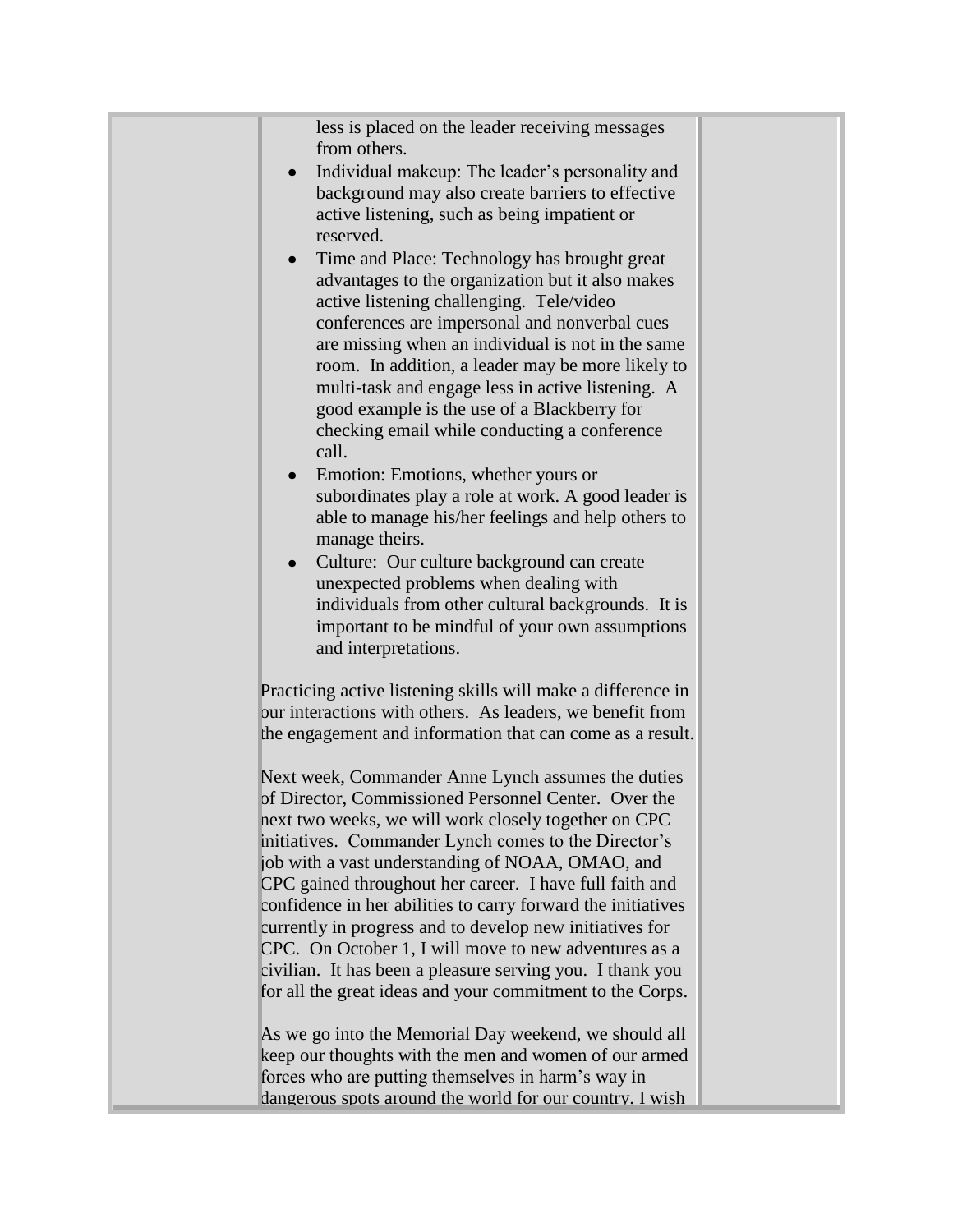everyone a safe and happy holiday weekend.

Rydcses

**CAPT Raymond C. Slagle, NOAA Director, Commissioned Personnel Center** [Return to top of Page](#page-0-0)

<span id="page-2-0"></span>**New Email Addresses for Officer Career Management Division**

CPC has added a few new position-based email addresses for the Officer Career Management Division (OCMD).

When corresponding with OCMD, please use the appropriate address listed below. Doing so will assist OCMD with continuity of information and file management.

Chief, Career Management Division (CDR Swallow) – [Chief.CareerMgmt.CPC@noaa.gov](mailto:Chief.CareerMgmt.CPC@noaa.gov) Assignment Coordinator (LCDR Hancock) [-AssignmentBranch.CPC@noaa.gov](mailto:-AssignmentBranch.CPC@noaa.gov) Recruiting Branch (LCDR Jablonski / LCDR Johnson) – [NOAACorps.Recruiting@noaa.gov](mailto:NOAACorps.Recruiting@noaa.gov) OIC, Officer Training Center (LCDR Miller) – [OIC.NOTC@noaa.gov](mailto:OIC.NOTC@noaa.gov) JOIC, Officer Training Center (LTJG Heesch)- [JOIC.NOTC@noaa.gov](mailto:JOIC.NOTC@noaa.gov) Leadership and other non-maritime training (LT French) – [CPC.training@noaa.gov](mailto:CPC.training@noaa.gov) CPC sponsored Travel Orders / Vouchers (Ms. Barbara Smith) – [Barbara.Smith@noaa.gov](mailto:Barbara.Smith@noaa.gov) Officer Evaluation Reports – [OER.cpc@noaa.gov](mailto:OER.cpc@noaa.gov)

## <span id="page-2-1"></span>**Upcoming Officer Assignment Board**

The Officer Assignment Board scheduled for 27 May 2011, has been postponed until 14 June. The primary focus of the Board will be on O-5 and O-4 shore assignments. All officers should take this opportunity to update preferences in the OPF online.

[Return to top of Page](#page-0-0)

## <span id="page-2-2"></span>**NOAA History-Signal Service Years**

#### **Personal View of Ford A. Carpenter**

The military service of today (1922) and that of 30 years ago bear no resemblance to each other in the matter of distinction between officers and men. A generation ago, the Prussian dictum "The officers do the thinking, the enlisted men do the work" was in full force. Bearing this in mind one can readily see the logical working out of a unique institution such as the army weather service (Signal Service) with scattered enlisted individuals throughout the country officered by a handful of second lieutenants.

#### **Signal Service Inspectors**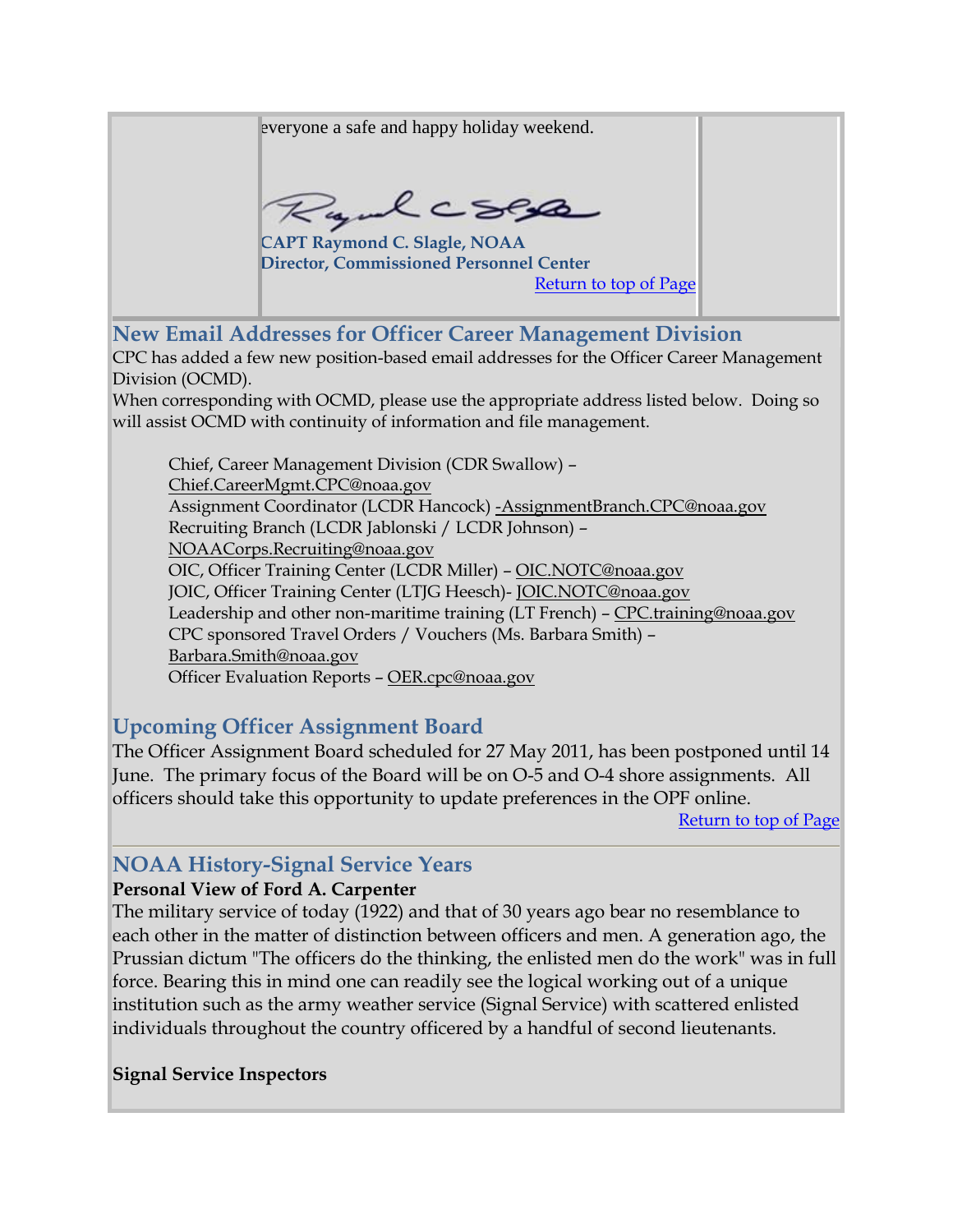One particular inspector was thrown in jail in his desire to humiliate Private Burton. On the Pacific Coast, the morning observation had to be taken at 4 AM. This inspector hurried over to the weather office before the hour, stealthily climbed on to the roof and there Private Burton found him. The inspector was in clothing. It was dark; there was no previous knowledge that an inspection was to take place. Private Burton had always suspected that sooner or later he was going to find a robber on the roof, so he collared the fellow notwithstanding his protestations, dragged him down stairs and turned him over to the town Marshall. He filed his telegram, leisurely ate his breakfast, and at 10 AM called on his friend the Marshall to appear against this suspicious character. Needless to say, the inspector never again tried to "surprise" a weather man early in the morning.

#### **Importance of Signal Service Offices to the news media**

Owing to the isolated character of the weather man's work it often happened that undue publicity attached to him. In some places he was as important as the postmaster. Always good material for "copy" the newspaper boys always worked the weather office for stories.

It was during the great storm of '88 (1888); all wires were down, there was a dearth for news and the ambitious 8 page paper of a western town had to be filled. Frantically the editor dispatched two of his men to the weather office. "The old man wants you to give him an interview - all you can give." The opportunity of a lifetime thus appeared, the weather man could not believe his ears, "do you mean to say that I can have all the space I want?" "Sure - fire away - we'll give you the whole front page of the Patagonian." The next morning the staid and sleepy residents of Harborland were astounded, for the entire front page was devoted to weather; weather of past years, weather on Mount Washington, weather forecasting, weather here and hereafter.

## **The Rain-Maker's Revenge**

On the treeless levels in Wyoming - then a territory - a rainmaker appeared. He "contracted" with the ranchers to "make" so many inches of rain for so many thousand dollars an inch. He erected mysterious funnels projecting out of dilapidated tents. All this aroused the righteous indignation of the old Signal Sergeant. He rushed into print, filled the little cattle country paper with outbursts against the rainmaker and his promise. The rainmaker said nothing but waited for the long promised rain. The sergeant became as abusive as the paper would print. This was too much for the straight-shooting cowboys. They practiced gunplay on the sacred Signal Service's whirling anemometer cups, shooting them up as fast as new instruments were replaced by the frightened sergeant. They shot his rain gauge full of holes, and as a last indignity, they caught the sergeant one night and hung him to a big brass hook in his own office by the slack of his trousers. And then, against all official forecasts, the first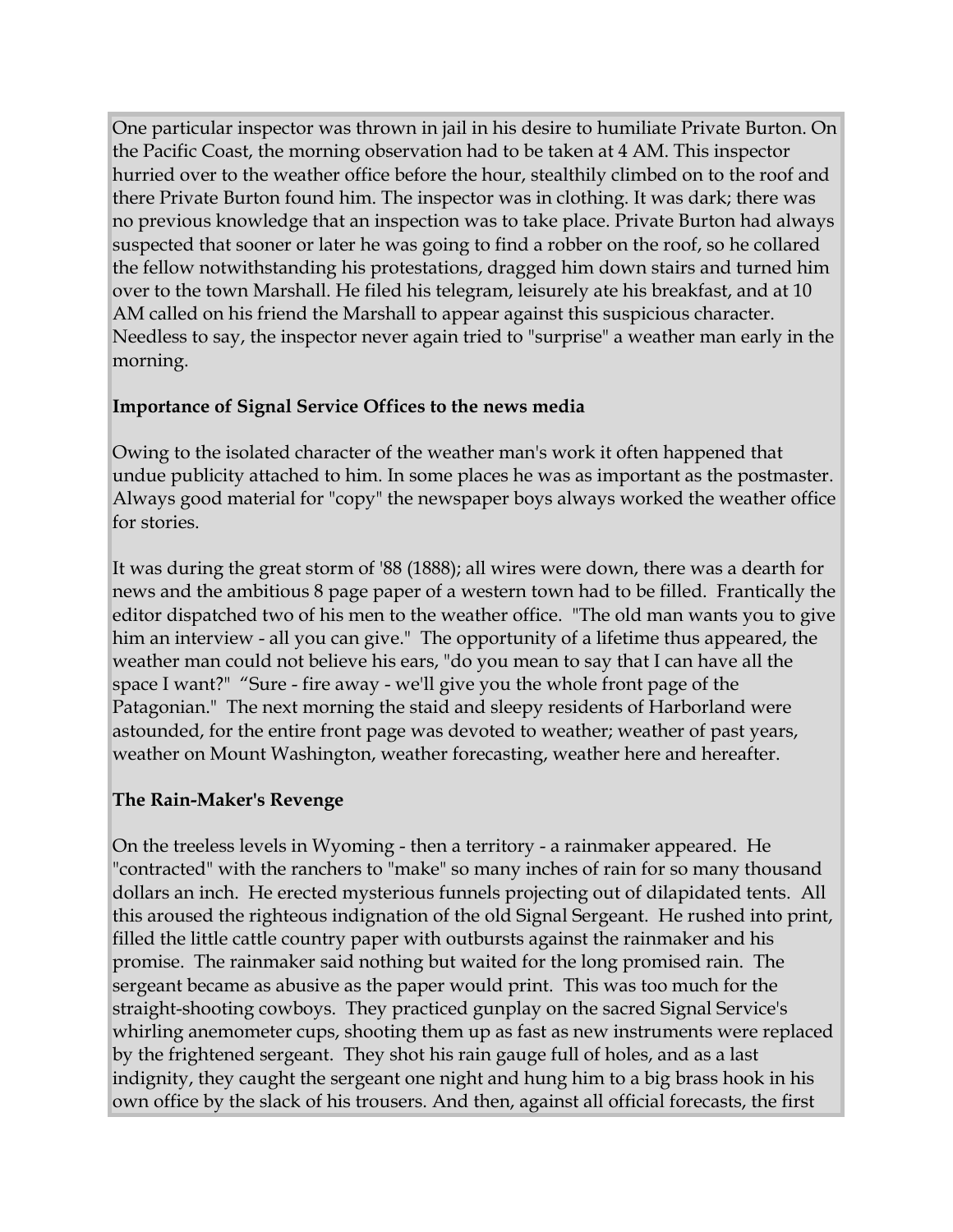rain in six months came down in torrents! [Read More](http://www.history.noaa.gov/stories_tales/signal_carpenter.html)

[Return to top of Page](#page-0-0)

# **On the Horizon**

| 31 May 2011                        | CDR Anne Lynch will report to CPC, as<br>Director, to begin an overlap with CAPT<br>Slagle. |
|------------------------------------|---------------------------------------------------------------------------------------------|
| 07 June 2011                       | Uniform Awards Board                                                                        |
| 12 July 2011                       | Uniform Awards Board                                                                        |
| 10 July 2011 - 22 November 2011    | BOTC 118 (tentative schedule)                                                               |
| 13 - 21 September 2011             | Mid-Grade Leadership Training (tentative)                                                   |
| 01 October 2011                    | Promotion Selection OPB for Grade: O-3                                                      |
| 01 October 2011                    | Tucked ODU no longer authorized                                                             |
| 16 October 2011 - 14 November 2011 | REFTRA 71 (tentative schedule)                                                              |

# <span id="page-4-0"></span>**Approve Resignations, Separations, and Retirements**

The following officers have approved retirements, resignations, or separations. Be sure to thank them for their service to NOAA and nation.

| <b>LCDR Demian Bailey</b>     | 01 June 2011      |  |  |
|-------------------------------|-------------------|--|--|
| <b>CDR Carl Groenveld</b>     | 01 June 2011      |  |  |
| LT Jason Seifert              | 01 June 2011      |  |  |
| <b>LT Katherine Peet</b>      | 08 June 2011      |  |  |
| LT James Falkner              | 14 July 2011      |  |  |
| <b>CAPT Michael Gallagher</b> | 01 August 2011    |  |  |
| <b>LCDR</b> James Illg        | 01 August 2011    |  |  |
| LT Natasha Davis              | 01 August 2011    |  |  |
| <b>CAPT Michael Francisco</b> | 01 September 2011 |  |  |
| <b>LT Kent Stein</b>          | 06 September 2011 |  |  |
| <b>CAPT Christopher Moore</b> | 01 October 2011   |  |  |
| <b>CAPT Raymond Slagle</b>    | 01 October 2011   |  |  |
| <b>LT Kelley Sage</b>         | 07 October 2011   |  |  |
| LT Elizabeth Crapo            | 30 October 2011   |  |  |
| LTJG Bennie Johnson           | 01 November 2011  |  |  |